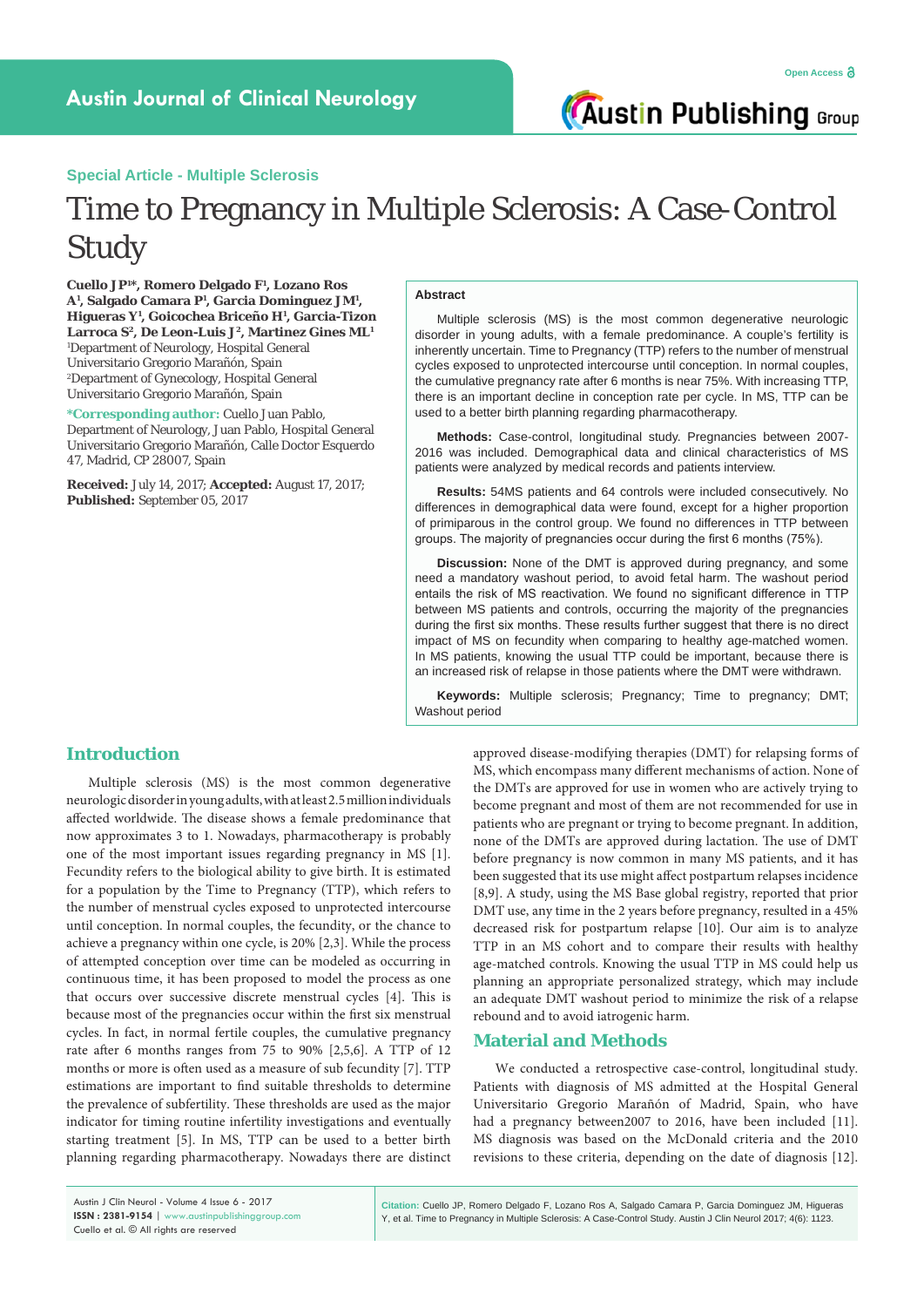**Table 1:** Demographical data.

|                               | MS group (54 patients)              | Control (64 patients)              | P value |
|-------------------------------|-------------------------------------|------------------------------------|---------|
| Age at conception             | 32.7 YO (SD 4.3)                    | 34,8 YO (SD 4,8)                   | >0.05   |
| Prior pregnancies             | Primiparous 10 (18.5 %)             | Primiparous 27 (42.1 %)            | 0.02    |
|                               | Multiparous 44 (81.5 %)             | Multiparous 37 (57.9 %)            |         |
| Abortions                     | previous abortion: 14 (26%)         | previous abortion: 13 (20%)        | >0.05   |
|                               | $\geq$ 2 previous abortions: 3 (5%) | $\geq$ 2 previous abortions 2 (3%) |         |
| Unplanned pregnancy           | $9(16.6\%)$                         | 8 (12.5%)                          | >0.05   |
| Infertility diagnosis work up | $10(18.5\%)$                        | 12 (18.7 %)                        | >0.05   |

All patients were evaluated at our MS clinic once pregnancy was confirmed. Neurological assessments were conducted every 3 months during pregnancy and at 3 months after delivery. During this period, patients were evaluated for the appearance of any worsening in their neurological status, suggestive of relapse or disease progression. Besides, they were instructed to report any symptoms that could arise in between the scheduled visits. The appearance, reappearance or worsening of focal neurological signs lasting more than 24 hours in the absence of fever was regarded as a relapse. Demographical data and clinical characteristics of MS patients were collected from their medical files, and gathered the following data: maternal age at conception, clinical form of MS, disease progression in years, annualized relapse rate (ARR)2 years prior conception, the degree of disability according to the Kurtz ke EDSS, and history of pharmacological treatment [13]. All neurologists with Neurostatus e-Test certification performed the neurological examination on each visit [14]. Reproductive history and potential confounders were also analyzed by medical records or using self-questionnaires that were completed during the outpatient appointment and included the number of prior pregnancies, prior live births and if the pregnancy was planned. Time to Pregnancy was assessed by a retrospective recall. The control group was randomly selected from among all pregnant women attended at our institution during the study period. All participants were attended by the hospital's gynecology department and received the standard prenatal and postnatal care. All patients were informed and approved to participate in this study prior inclusion. Each patient signed an informed consent form for participation in the study. Our hospital ethical committee approved the realization of this study. Continuous variables were expressed as either means ± SD or means and ranges. Normal distribution was assessed with the Kolmogorov-Smirnov test. To compare means between 2 groups, we used parametric (*t-*test) and non-parametric tests (Mann-Whitney *U* test), depending on whether or not data was normally distributed and on the total number of patients of each group. TTP was recorded as months, and its distribution was described as the cumulative proportion of pregnancies occurring up to a given waiting time. Statistical analysis was conducted using SPSS version 21.0 and statistical significance was set at  $p < 0.05$ .

### **Results**

Fifty-four women with MS were included consecutively and 64 controls. Demographical data and reproductive history of the MS patients and the controls group are shown in (Table 1). No differences in the general demographical data were found between both groups, except for the proportion of primiparous, being higher in the control group (p 0.02), which might reflect that the MS patients prefer to start earlier their reproductive life planning. The clinical characteristics of **Table 2:** Clinical characteristics of the MS group.

|                                                   | MS group (54 patients)                         |  |
|---------------------------------------------------|------------------------------------------------|--|
| Clinical form of MS                               | 50 (92,5%)RRMS<br>3 (5.5%) PRMS<br>1 (2%) PPMS |  |
| Disease evolution (years)                         | 9 YO (SD 5.2)                                  |  |
| <b>EDSS</b> at pregnancy                          | $0.7$ (range $0-6$ )                           |  |
| ARR 2 years before pregnancy                      | $0.4$ (range $0-1.5$ )                         |  |
| $No$ of treated patients with DMT prior pregnancy | 27 (50%)                                       |  |

the MS group are shown in (Table 1 and 2). Twenty seven (50%) MS patients were treated with DMT prior pregnancy, most of them with Interferon Beta formulations. Eight (14.8%) patients were treated with subcutaneous Interferon Beta-1a, 6 (11%) with intramuscular Interferon Beta-1a, 5 (9%) with Interferon Beta-1b, 6 (11%) with Glatiramer Acetate, 1(2%) with Fingolimod and 1 (2%) with Natalizumab. Mean time on DMT was of 20 months (range 2-130 months). All MS patients who had a planned pregnancy underwent a controlled wash out strategy, depending on which DMT they were on. They were instructed to wait at least 1 menstrual cycle until start conception in all DMT cases, except the patient on Fingolimod, who completed a wash out period of 2 cycles. After the treatment withdrawn, the mean delay until having a positive pregnancy test was of 3 months (range 1-24 months). Nine (16%) MS patients presented an unplanned pregnancy during DMT treatment, being 3 (5%) patient sunder Glatiramer acetate, 2 (4%) on subcutaneous Interferon Beta-1a, 2 (4%) on intramuscular Interferon Beta-1a, 1 (2%) on Interferon Beta-1b and 1 (2%) on Natalizumab. No serious adverse effects were reported in any of their 9 cases. Their pregnancies developed without complications, deliveries were normal and newborns were healthy. After analyzing the TTP in MS patients and the control groups with the Kolmogorov-Smirnov test, we found that the parameters have a not normally distribution, so we used the Mann-Whitney U test for comparing them. We found no differences in TTP between both groups. The majority of pregnancies occur during the first 6 months (70-75%), as it is shown by the cumulative distribution of TTP (Table 3).

# **Discussion**

Our study showed that there is no significant difference in TTP between MS patients and controls, with up to 70% of pregnancies occurring during the first six months. These results further suggest that there is no direct impact of MS on fecundity when comparing to healthy age-matched women. Human reproduction is a matter of chance depending on sequential processes that may lead to a pregnancy and to the birth of a healthy child. These processes include oogenesis and spermatogenesis, sexual intercourse and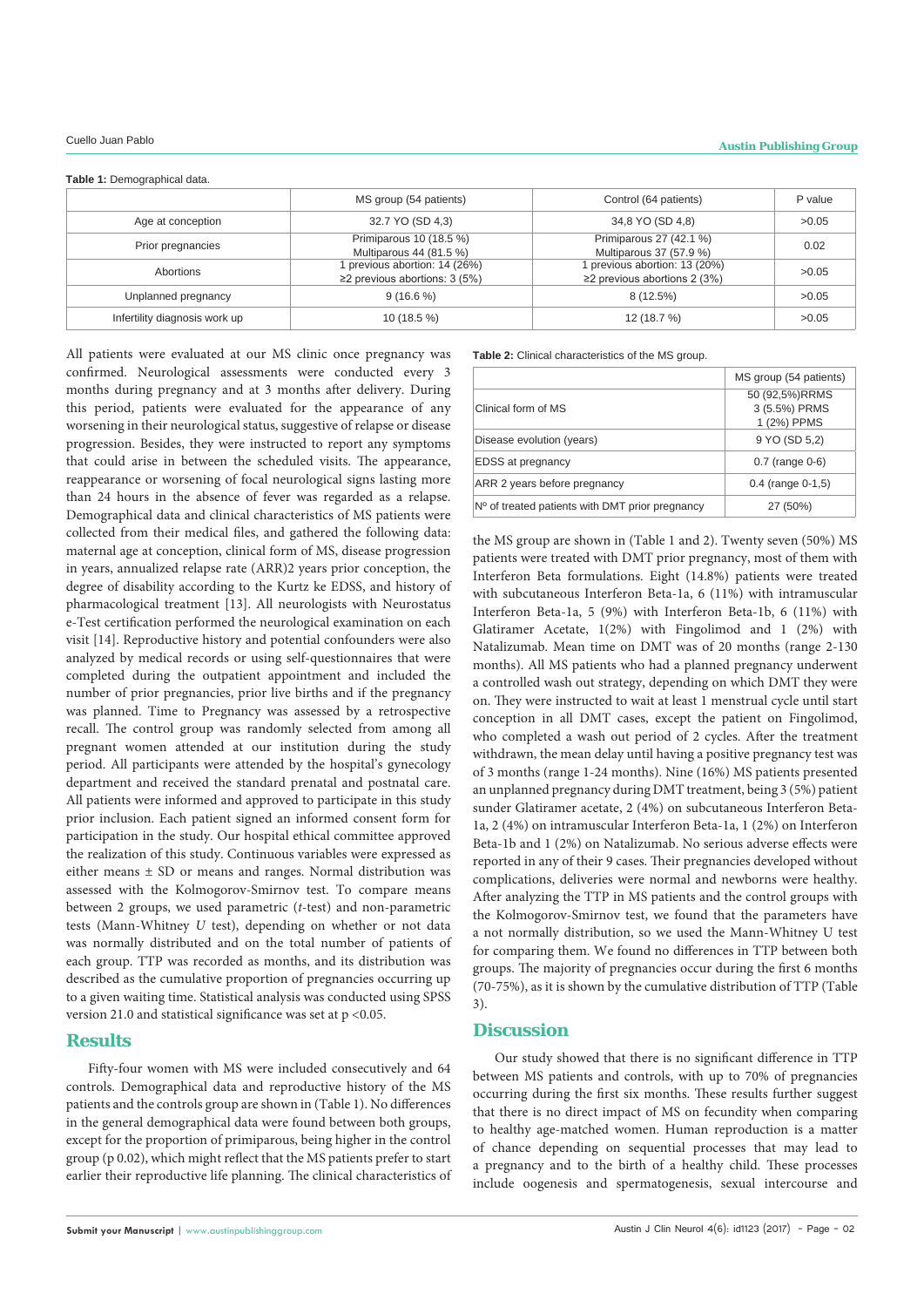**Table 3:** Time to pregnancy.

| TTP                   | MS patients (54) | Control group (64) | P value |
|-----------------------|------------------|--------------------|---------|
| $\leq 3^\circ$ months | 34 (62.9%)       | 39 (60.9%)         | >0.05   |
| $\leq 6^\circ$ months | 38 (70.3%)       | 48 (75%)           | >0.05   |
| $\leq$ 12 months      | 48 (88.8%)       | 51 (80%)           | >0.05   |
| $\leq$ 24 months      | 54 (100%)        | 64 (100%)          | >0.05   |

transport of gametes, fertilization, and migration of the embryo to the uterus and its subsequent implantation, and finally intrauterine tolerance and development of the fetus [15]. A couple's fertility is inherently uncertain [4]. Empirical models to predict a couple's chance of conceiving spontaneously are complex and may include the duration of non-conception, female age, previous fertility status and percentage of motile sperm [4]. With age, cumulative probabilities of conception decline because of heterogeneity in fecundity increases due to a higher proportion of infertile couple [5]. The duration of infertility, or TTP, is usually used as a major factor for timing routine exploration and infertility treatment. Prospective population-based studies demonstrated that the TTP in most women is not longer than 6 months [3]. Considering the influence of extreme scores, Mean value in TTP might not be the best way to accurately reflect the typical delay in conceiving a pregnancy. Despite this, in a French study analyzing TTP in a multiple sclerosis cohort, they found an average of 7.53 months [17]. Another study demonstrates substantial variations in fecundity between different European centers, as estimated by the monthly TTP distribution. In that study, the French center had the longest TTP and Southern Italy the shortest [7]. With increasing TTP there is an important decline in conception rate per cycle, so it has been proposed to raised the question of subfertility after six cycles of unprotected intercourse without conception, and not to wait until the 12 months [5]. In MS, knowing the usual TTP could be an important factor to take into consideration for the management of female patients when planning a pregnancy. For a personalized planning strategy, in addition to TTP, it must be considered the disease activity, disability status, personal preferences and the patient's risk tolerance. One of the most important decisions the neurologist must face is whether treatment should be discontinued, maintained, or changed by another one that has a better side effects profile. The decision must be balanced against the risk of relapse in those patients were the DMT is withdrawn, or the eventual risk of fetal harm when maintaining it [6].

#### **DMT washout periods**

None of the DMTs are approved during pregnancy, and some of them need a mandatory washout period, to avoid any possible interference with the fetal development. According to this, a controlled washout period is sometimes required, to prevent an MS reactivation and not to interfere with conception [18,19]. The DMT washout period should be as short as possible. One consensus group proposed monthly pulsed corticosteroids until pregnancy is achieved in very active MS women or those with a history of delayed conception [20]. In 1979, the FDA established five letter risk categories-A, B, C, D or X - to indicate the potential of a drug to cause birth defects if used during pregnancy, based on what was known from human and animal data. In 2015, the FDA replaced the former pregnancy risk letter categories on prescription and biological drug labeling with a narrative risk summary based on available data. Prescription drugs

and biologic products approved after June 2015 now have the new labeling information. Previously approved prescription products may have to progressively incorporate the labeling changes in the near future. The Interferon Beta (IFNb) and Glatiramer Acetate (GA) have been the first-line treatment for MS for more than 2 decades, so they have the largest accumulated pregnancy exposures registries and global safety databases. The IFNb are pregnancy category C. Some reports suggest human maternal IFNb exposure is associated with lower infant birth weights and length, and a higher incidence of premature births, but other analyses do not confirm these findings [20,21]. The problem is that they have shown dose-dependent firsttrimester abort effects in primate models at 2.8 to 40 times the recommended human dose [1]. GA is pregnancy category B, the best pregnancy rating among the DMTs. It does not cross the placental barrier and has not been associated with negative pregnancy effects in either animal or human studies [20]. Teriflunomide has the most profound warning, being X category. It shows selected teratogenic and embryo lethal effects in multiple animal species, at doses below those used clinically. When necessary, there is a rapid elimination protocol (using oral cholestyramine over several days) to quickly lower Teriflunomide levels to less than 0.02 µg/ml; otherwise, it can persist in the body for up to 2 years. Fingolimod, pregnancy category C, is teratogenic in rats, and it is associated with fetal malformations, death and growth retardation in rabbit and rat models. When treatment is stopped, elimination of Fingolimod takes approximately two months, so the recommended washout period is 2 months. Dimethyl fumarate is pregnancy category C. Not reported malformations in humans to date. In rats, it is associated with embryotoxicity and teratogenicity, with malformations observed in organs, coccyx and skull bones, at doses two times higher than the approved human dose. Based on its short half-life, there is an author opinion that a washout period is probably not necessary [1].

Natalizumab, pregnancy category C, has been used during human pregnancies without notable teratogenicity, but newborns may experience transient hematologic abnormalities including anemia and thrombocytopenia. In guinea pigs, it has been associated with decreased pup survival at 7 times the human dose, and in primates with reversible fetal hematologic abnormalities, at doses 2.3 times the human dose. When planning a pregnancy in patients on Natalizumab, washout should be as short as possible to avoid MS reactivation, with recommendations ranging from 1 to 3 months. A recent report suggested one could justify no washout since monoclonal antibodies do not cross the placenta until the second trimester, so the teratogenic risk is unlikely [22]. The rationale is based on that IgG is the only antibody isotype to significantly cross the placenta, and this transfer does not start until week 13, and peaks in the third trimester [23]. Alemtuzumab is pregnancy category C. It is embryo lethal in mice, and can lower offspring lymphocyte count. There is a higher risk of hypothyroidism and neonatal Graves' disease with thyroid storm. The recommended washout period is 4 month.

Mitoxantrone, pregnancy category D, is associated with growth retardation and premature delivery in animal models, and there is one case of Pierre Robin syndrome in human exposures. It is recommended a 6 months washout period before pregnancy. For the pregnant MS patient, the appropriate counseling remains that the preferred option is not to use any DMT. However, GA, and to